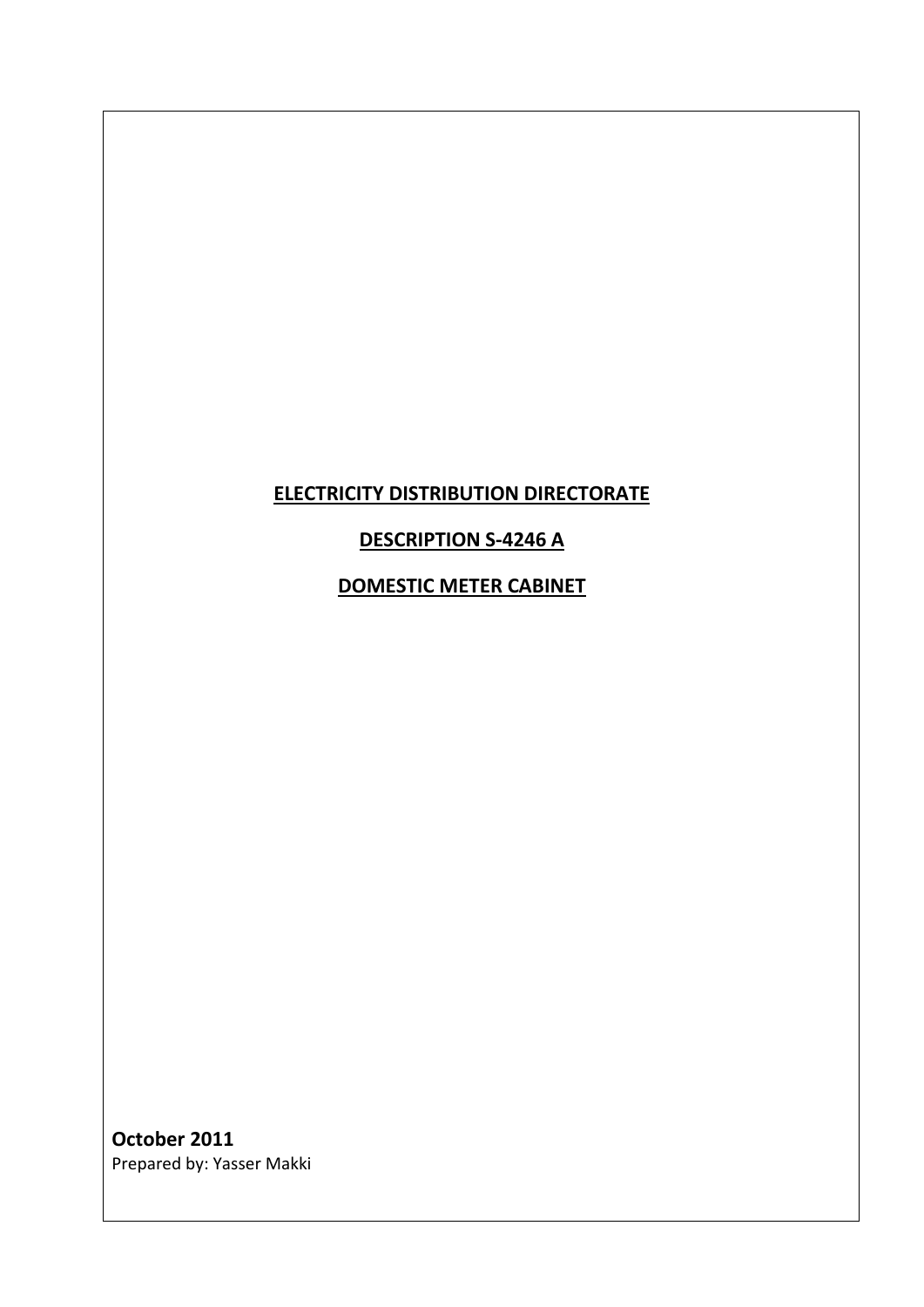| <b>KINGDOM OF BAHRAIN</b><br><b>ELECTRICITY &amp; WATER AUTHORITY</b><br><b>ELECTRICITY DISTRIBUTION DIRECTORATE</b><br><b>PLANNING AND MATERIALS SECTION</b> | <b>DESCRIPTION NO.:</b><br>S-4246 A | <b>PAGE</b><br>1<br><b>OF</b><br>8 |
|---------------------------------------------------------------------------------------------------------------------------------------------------------------|-------------------------------------|------------------------------------|
| <b>INDEX</b>                                                                                                                                                  |                                     |                                    |
| <b>ITEM</b>                                                                                                                                                   | <b>CLAUSE</b>                       | <b>PAGE</b>                        |
| <b>INTRODUCTION</b>                                                                                                                                           | 1                                   | $\overline{2}$                     |
| <b>SCOPE</b>                                                                                                                                                  | $\overline{2}$                      | $\overline{2}$                     |
| <b>SYSTEM DETAILS</b>                                                                                                                                         | 3                                   | $\overline{2}$                     |
| ENVIRONMENTAL AND SERVICE CONDITIONS                                                                                                                          | 4                                   | 3                                  |
| <b>STANDARDS</b>                                                                                                                                              | 5                                   | 3                                  |
| <b>GENERAL ARRANGEMENT</b>                                                                                                                                    | 6                                   | 3                                  |
| <b>METHOD OF DESIGN</b>                                                                                                                                       | $\overline{7}$                      | 4                                  |
| <b>CONSTRUCTION DETAILS</b>                                                                                                                                   | 8                                   | 4                                  |
| <b>DOOR AND FRAME</b>                                                                                                                                         | 8.1                                 | 4                                  |
| <b>LOCK ARRANGEMENTS</b>                                                                                                                                      | 8.2                                 | 5                                  |
| <b>LOUVERS</b>                                                                                                                                                | 8.3                                 | 5                                  |
| <b>WINDOW</b>                                                                                                                                                 | 8.4                                 | 5                                  |
| <b>EARTHING</b>                                                                                                                                               | 8.5                                 | 5                                  |
| <b>DUCT PROVISION</b>                                                                                                                                         | 8.6                                 | 6                                  |
| PAINTING AND COLORING                                                                                                                                         | 8.7                                 | 6                                  |
| <b>SIZE AND DIMENSIONS</b>                                                                                                                                    | 9                                   | 6                                  |
| <b>VISUAL INSPECTION</b>                                                                                                                                      | 10                                  | $\overline{7}$                     |
| <b>INSTALLATION</b>                                                                                                                                           | 11                                  | 7                                  |
| <b>DRAWINGS</b>                                                                                                                                               | 12                                  | 8                                  |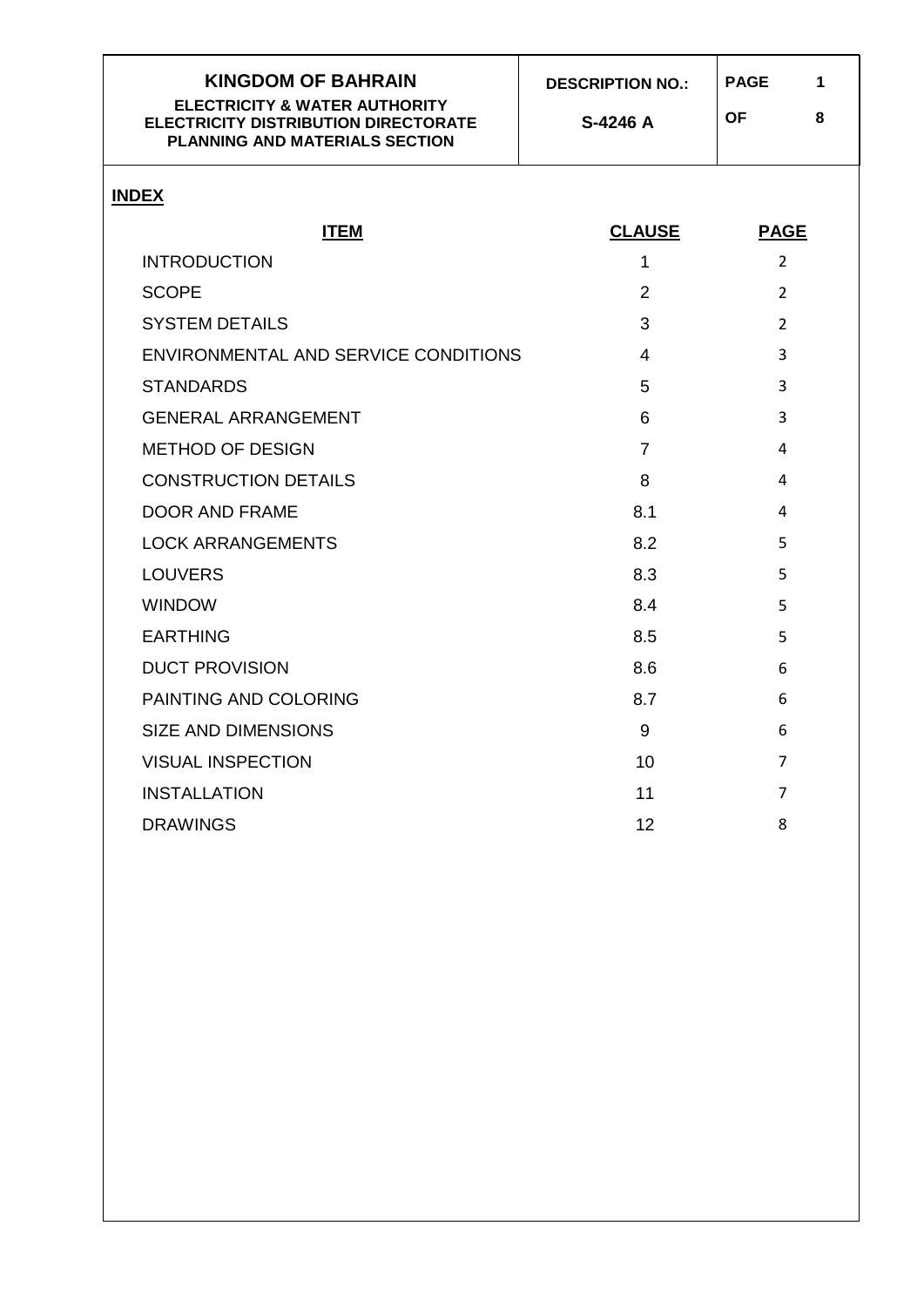<span id="page-2-0"></span>

| <b>KINGDOM OF BAHRAIN</b><br><b>ELECTRICITY &amp; WATER AUTHORITY</b><br><b>ELECTRICITY DISTRIBUTION DIRECTORATE</b><br><b>PLANNING AND MATERIALS SECTION</b> |                                                                                                                                                                                                                                                                                                                                  | <b>DESCRIPTION NO.:</b><br>S-4246 A                                                                                                                          | <b>PAGE</b><br><b>OF</b>                                                                                                                                                          | 2<br>8       |  |  |
|---------------------------------------------------------------------------------------------------------------------------------------------------------------|----------------------------------------------------------------------------------------------------------------------------------------------------------------------------------------------------------------------------------------------------------------------------------------------------------------------------------|--------------------------------------------------------------------------------------------------------------------------------------------------------------|-----------------------------------------------------------------------------------------------------------------------------------------------------------------------------------|--------------|--|--|
| 1.                                                                                                                                                            | <b>INTRODUCTION</b><br>This specification determines the requirements of the Electricity Distribution<br>Directorate - EDD in respect of material, design, manufacture, inspection and<br>supply of Meter Cabinet, to be used in the customer residence supplied by<br>Electricity Distribution Directorate, Kingdom of Bahrain. |                                                                                                                                                              |                                                                                                                                                                                   |              |  |  |
| 1.1                                                                                                                                                           | "EWA"-                                                                                                                                                                                                                                                                                                                           | throughout<br>this<br>specification<br>will<br>the<br>mean<br>Electricity and Water Authority, Kingdom of Bahrain.                                           |                                                                                                                                                                                   |              |  |  |
| 1.2                                                                                                                                                           | "DIRECTORATE"-                                                                                                                                                                                                                                                                                                                   | throughout this specification will mean the Electricity<br>Directorate, Electricity<br><b>Distribution</b><br>Water<br>and<br>Authority, Kingdom of Bahrain. |                                                                                                                                                                                   |              |  |  |
| 1.3                                                                                                                                                           | "EDD"-                                                                                                                                                                                                                                                                                                                           | Authority, Kingdom of Bahrain.                                                                                                                               | throughout this specification will mean the Electricity<br>Distribution Directorate, Electricity                                                                                  | and<br>Water |  |  |
| 1.4                                                                                                                                                           | "EDD 721-0-0"-                                                                                                                                                                                                                                                                                                                   | this<br>throughout                                                                                                                                           | specification<br>will<br>specification with the title "Classification of service<br>conditions for supply of equipment / materials" and<br>amendments there-of which is in force. | EDD<br>mean  |  |  |
| 1.5                                                                                                                                                           | "METER CABINET"-                                                                                                                                                                                                                                                                                                                 | limited to one meter.                                                                                                                                        | throughout this specification will mean Meter Cabinet<br>or Cabinet with single occupancy structures shall be                                                                     |              |  |  |

## <span id="page-2-1"></span>**2. SCOPE**

**2.1** This description specifies the requirements for Meter Cabinet and its accessories. It includes materials and conformity control. It applies to meter cabinet complete with single or three phase meters.

## <span id="page-2-2"></span>**3. SYSTEM DETAILS**

**3.1** LV Distribution System System details shall be as per CL 3.1 "LV Distribution System" Type SD 1 to EDD 721-0-0.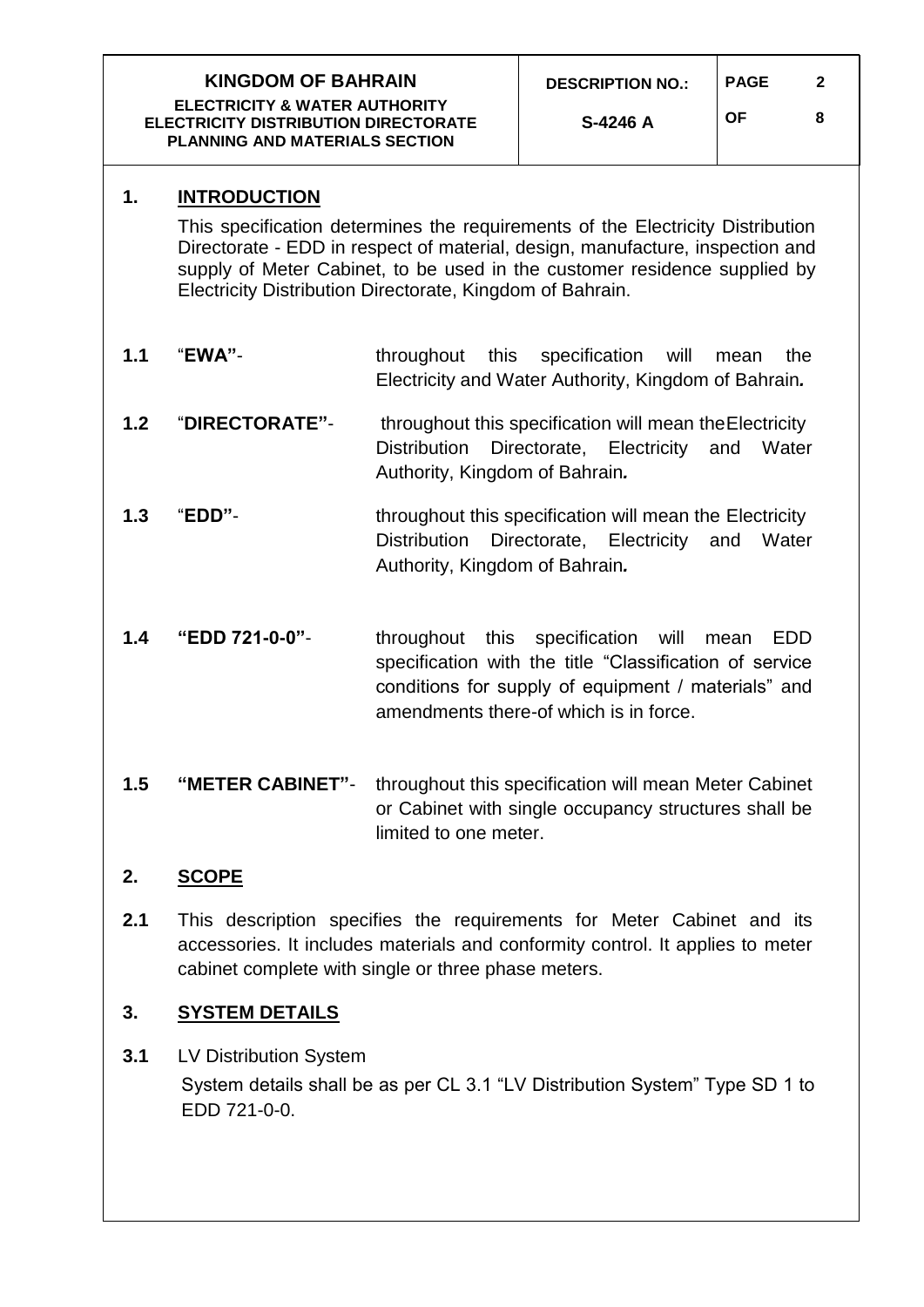### <span id="page-3-0"></span>**4. ENVIRONMENTAL AND SERVICE CONDITIONS**

- **4.1** Environmental conditions shall be to Table 1 of EDD 721-0-0.
- **4.2** Service conditions shall be as Outdoor/Outdoor Type EC 3 of EDD 721-0-0.

#### <span id="page-3-1"></span>**5. STANDARDS**

- **5.1** The following referenced standards/documents are indispensable for the application of this description:
- **5.2** BS 6399-2 : Materials Temperature*.*
- **5.3** IEE Wiring Regulations : Requirements for electrical installation.
- **5.4** Bahrain regulations for electrical installation.

#### <span id="page-3-2"></span>**6. GENERAL ARRANGEMENT**

- **6.1** Meter Cabinet shall be provided by Customer.
- **6.2** Meter cabinet shall be generally as per the Drawing of this description of sufficient dimensions with frame and hinges shall be provided in all premises. The Meter cabinet shall have locking arrangements.
- **6.3** The fixing of the Meter Cabinet is completely under the responsibility of customer.
- **6.4** The Meter Cabinet shall be located outdoor in boundary customer wall at easy accessible place that can be reached by EWA staff at any time without requirements permission.
- **6.5** An adequate and suitable vertical solid surface shall be provided in the meter cabinet to facilitate the installation and inspection of meter and other accessories such as marine plywood.
- **6.5.1** Marine plywood shall be fire retardant or equivalent.
- **6.6** The Cabinet shall be supplied with six numbers of Brass Screws (80mm LG) minimum and rawl plugs compatible with the screws complete in one packet for fixing the cabinet.
- **6.7** Meter Cabinet shall be inspected and approved by Constructions Section EDD.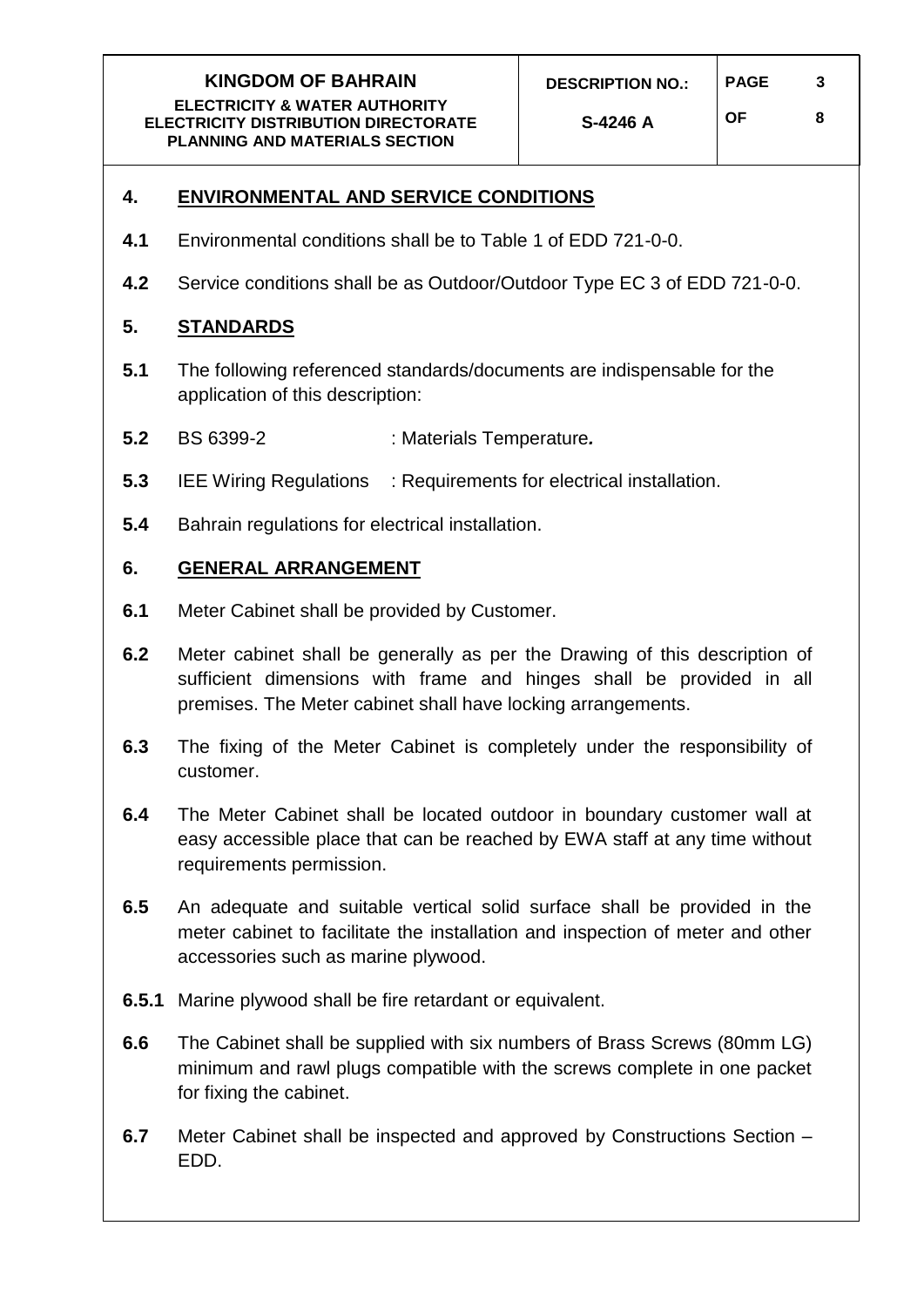## **7. METHOD OF DESIGN**

- **7.1** The Meter Cabinet shall be designed and complied with EDD specifications, regulations and requirements.
- **7.2** The Materials shall comply with the appropriate grades of International Standards.
- **7.3** The Meter cabinet shall be dust proof, vermin proof and weather protected (IP45) and shall be provided with suitable locking arrangement.
- **7.4** The Meter cabinet shall be provided with rubber gaskets for windows and door for sealing purpose.

## <span id="page-4-0"></span>**8. CONSTRUCTION DETAILS**

## **The Meter cabinet shall mainly consist of the following:**

## **8.1 DOOR AND FRAME:**

- **8.1.1** The Meter cabinet door and frame shall be made from 1.5 mm thickness Aluminium materials.
- **8.1.2** The door leaf shall be side-hinged.
- **8.1.3** The door leaf shall be provided with louvers as shown in figure 1.
- **8.1.4** Window provisions shall be provided at the door as indicated in figure 1 and clause no. 8.4 of this description.
- **8.1.5** The frame shall be made from single section Aluminium material.
- **8.1.6** The frame corners shall be supported by Aluminium triangles sheets located at the back of the frame.
- **8.1.7** Materials such as plastic and polyethylene shall not be used for any jointing or corners in manufacturing the cabinet.
- **8.1.8** The frame shall be provided with six holes for fixing purpose.
- **8.1.9** Top canopy shall be provided with minimum 20 degree slope.
- **8.1.10** Hinges shall be heavy duty from non-corrosive materials such as stainless steel or aluminium hiding inside the cabinet to prevent opening from outside.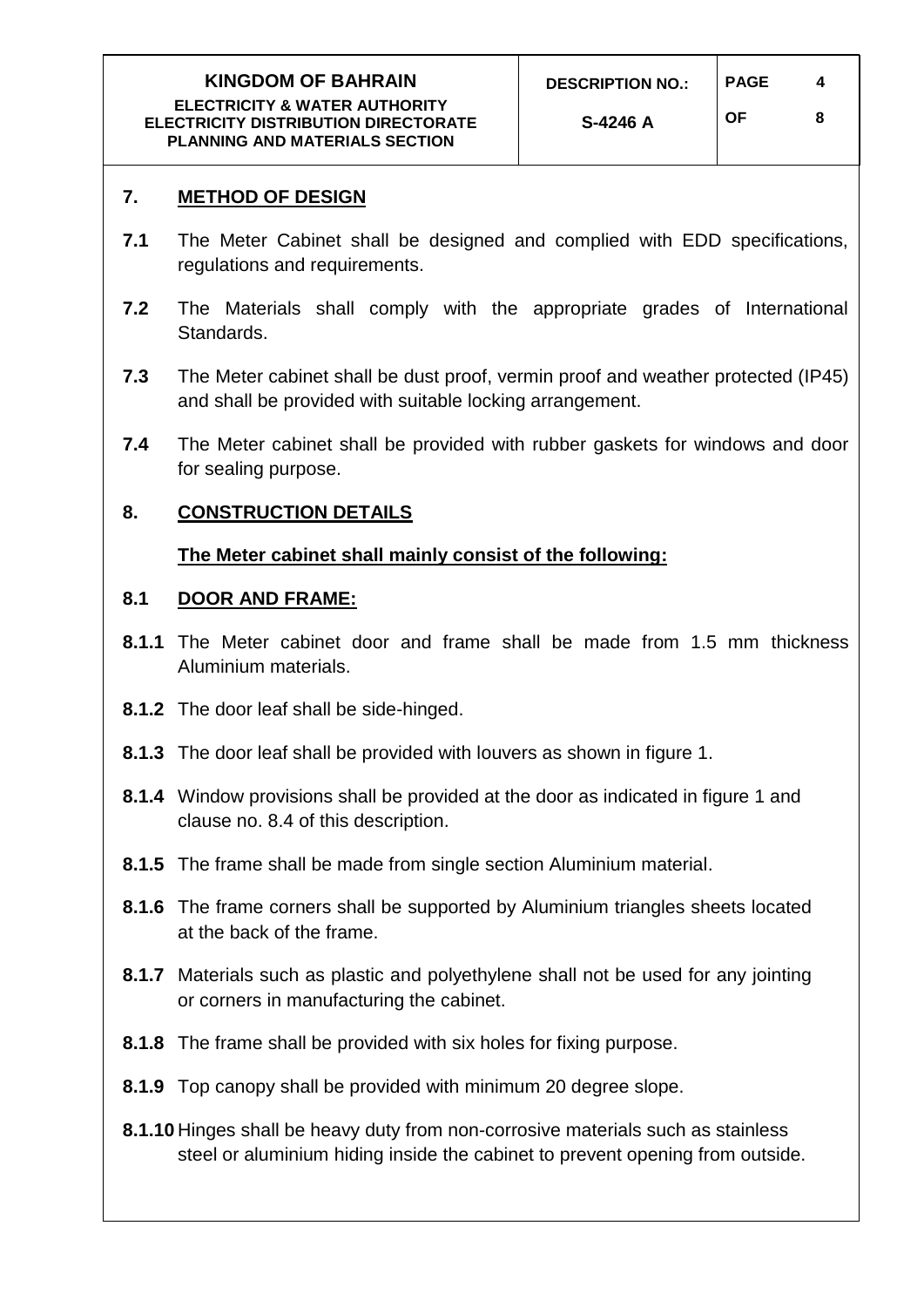# **8.2 LOCK ARRANGEMENTS:**

- **8.2.1** A suitable hole shall be made as indicated in figure 1 for lock fixing.
- **8.2.2** Lock shall be provided and fixed by EDD. It is EDD responsibility to provide the customer by ONE key for her/his use.
- **8.2.3** The availability and control of lock stock is the responsibility of EDD.
- **8.2.4** The lock cost shall be charged to the customer as an addition service connection cost.

### **8.3 LOUVERS:**

- **8.3.1** The door shall consist of two louvers, the lower louvers shall consist of seven Aluminium plates and the upper louvers shall consist of three Aluminium plates.
- **8.3.2** The inner side of the louvers shall be covered by Aluminium mesh.

### **8.4 WINDOW:**

**8.4.1** Window with tempered clear transparencies glass of 6 mm thickness and 120 mm (width) x 80 mm (height) for meter reading shall be fixed at the top left side of the door, as shown in figure 1.

### **8.5 EARTHING:**

- **8.5.1** Two earthing terminals shall be fixed between the door and the frame (one at the top and the second at the bottom). The two earthing terminals shall be provided with earthing lugs, 2 spring washers, bolts and nuts M6 X 35 LG.
- **8.5.2** Provisioning for earthing point shall be made from copper terminals and fixed in the frame of the Meter Cabinet to be connected to the main earth.
- **8.5.3** The earthing points shall be fitted properly and directly contact the aluminium under painting to insure good conductivity.
- **8.5.4** All accessories such as bolts, nuts, rivets etc… shall be non-corrosive materials.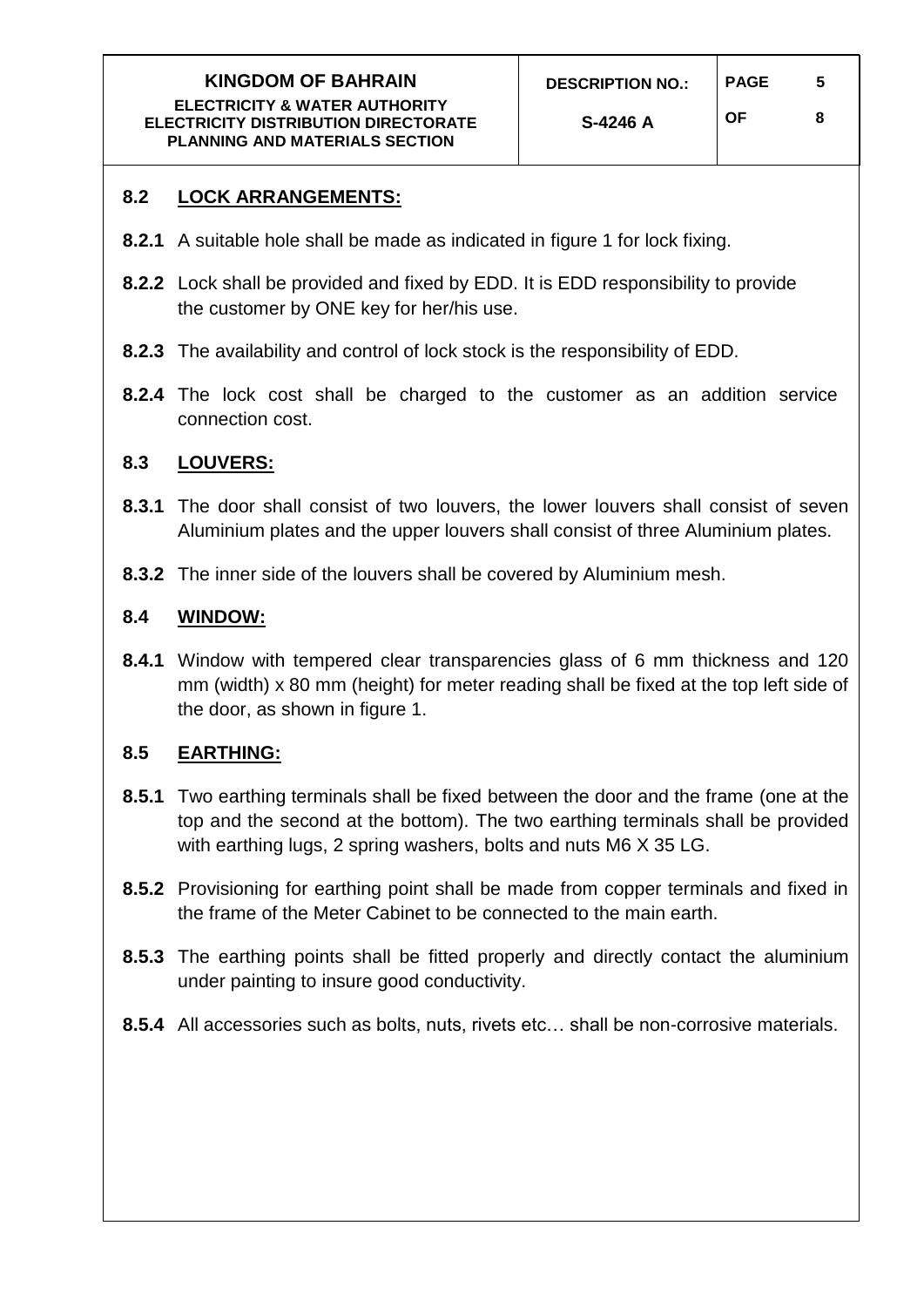## **8.6 DUCT PROVISION:**

- **8.6.1** In the case of overhead service a provision holes for duct shall be arranged at the top right corner and in case of underground service the hole should be at the right bottom corner as shown in figure 1.
- **8.6.2** Minimum of 76 mm diameter ducts holes shall be provided for underground incomer service and minimum of 50 mm diameter holes ducts shall be provided for overhead incomer service.

## **8.7 PAINTING AND COLORING:**

**8.7.1** Painting of the Meter cabinet shall be of high quality materials matching the customer building colour.

## **9. SIZE AND DIMENSIONS:**

The Meter cabinet dimensions shall be as follows:

# **TABLE 1: METER CABINET DIMENSIONS**

<span id="page-6-0"></span>

| No. | <b>Cut-out</b><br><b>Ratings (A)</b> | No. of<br><b>Phases</b> | <b>Cabinet Size (mm)</b>               | <b>Marine Plywood</b><br>Thickness (mm) | <b>Incomer Ducts</b><br>Diameter (mm) |
|-----|--------------------------------------|-------------------------|----------------------------------------|-----------------------------------------|---------------------------------------|
| 1   | 60                                   | Single                  | $700(H) \times 800(W) \times 150(D)$   | 12.5                                    | 50.08                                 |
| 2   | 60                                   | Three                   | 700(H) x 800(W) x 150(D)               | 20                                      | 76.2                                  |
| 3   | 100                                  | Three                   | 800(H) x 1000(W) x 200(D)              | 20                                      | 101.6                                 |
| 4   | 160                                  | Three                   | $1000(H) \times 1000(W) \times 200(D)$ | 20                                      | 152.4                                 |
| 5   | 250                                  | Three                   | $1200(H) \times 1500(W) \times 250(D)$ | 20                                      | 152.4                                 |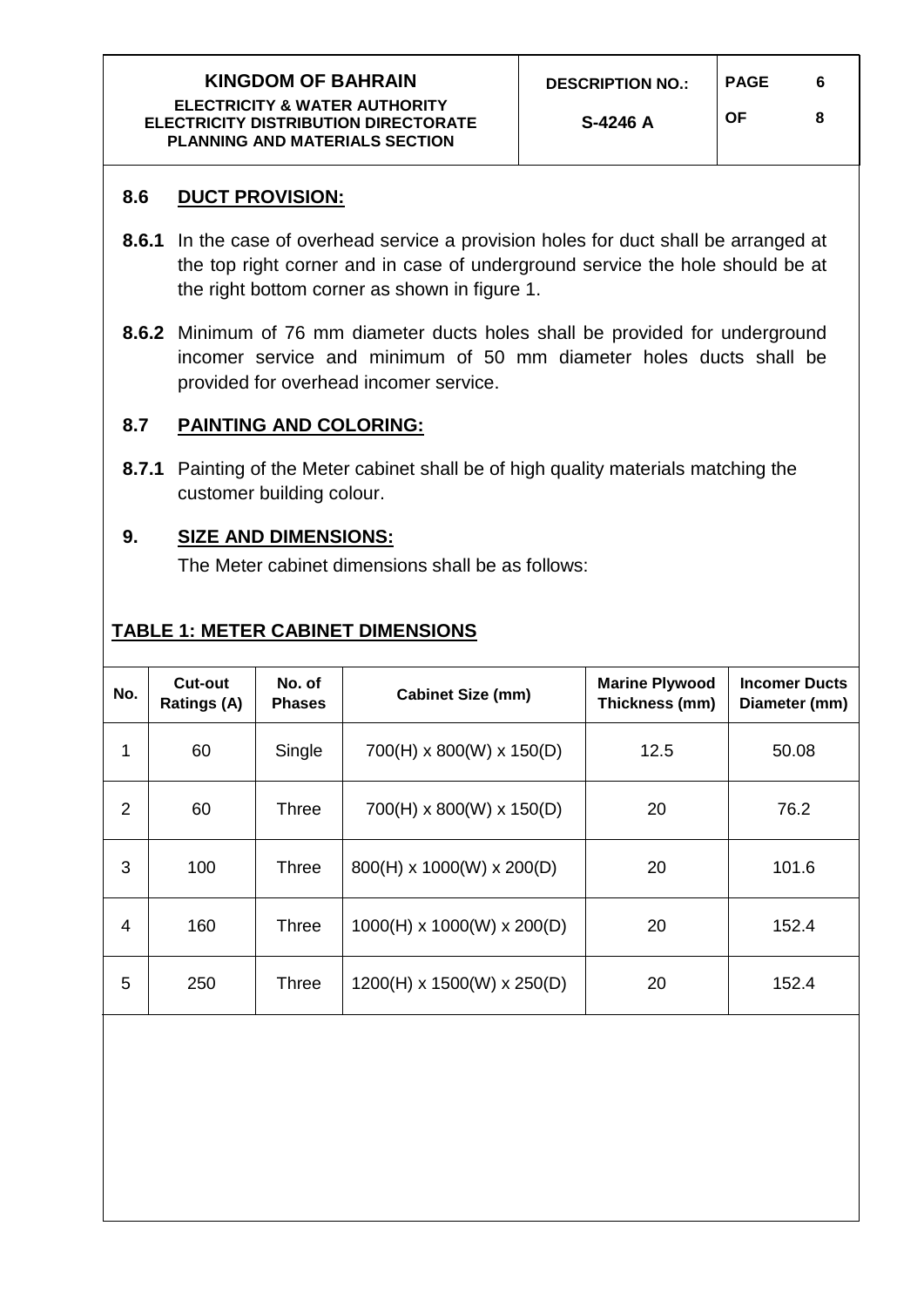**OF 8**

# <span id="page-7-0"></span>**10. VISUAL INSPECTION**

It is EDD responsibility to inspect and approve the cabinet at final stage at the time of electrical installation inspection. Therefore, the customer is responsible to get full details from EDD before installing the cabinet.

## <span id="page-7-1"></span>**11. INSTALLATION:**

- **11.1.1** The minimum Height from the finished floor to the bottom of the meter cabinet shall be 750 mm.
- **11.1.2** The maximum height from the finished floor to the top of the meter cabinet shall be 2000 mm.
- <span id="page-7-2"></span>**11.1.3** Opening window shall facilitate reading the meter in comfortable standing on the ground without using step or stair. Therefore, the centre of Meter's opening window to ground shall be 1650 ±100 mm.